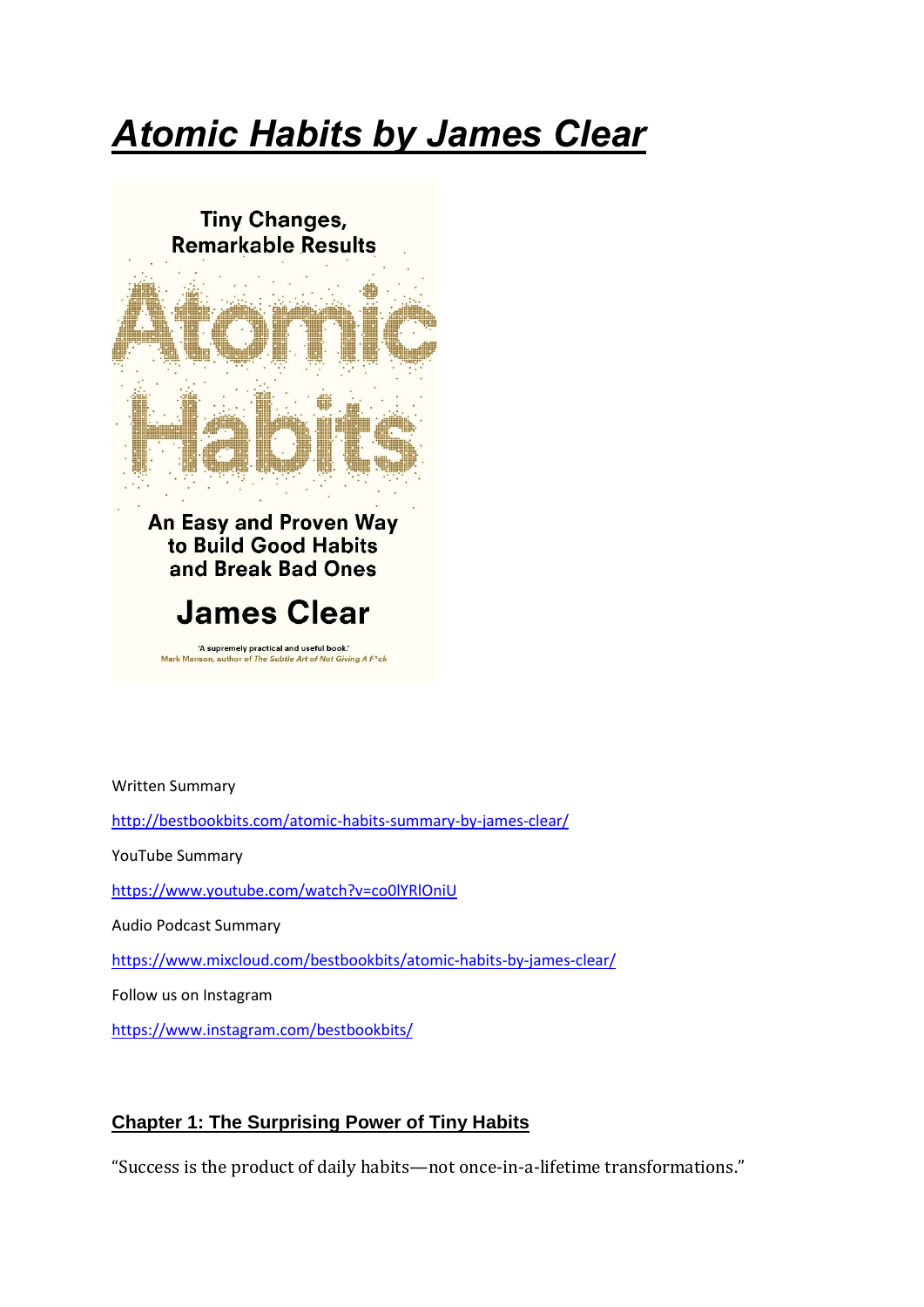"You should be far more concerned with your current trajectory than with your current results."

"Your outcomes are a lagging measure of your habits. Your net worth is a lagging measure of your financial habits. Your weight is a lagging measure of your eating habits. Your knowledge is a lagging measure of your learning habits. Your clutter is a lagging measure of your cleaning habits. You get what you repeat."

"Time magnifies the margin between success and failure. It will multiply whatever you feed it. Good habits make time your ally. Bad habits make time your enemy."

"Goals are about the results you want to achieve. Systems are about the processes that lead to those results."

"If you want to predict where you'll end up in life, all you have to do is follow the curve of tiny gains or tiny losses, and see how your daily choices will compound ten or twenty years down the line."

"Breakthrough moments are often the result of many previous actions, which build up the potential required to unleash a major change."

If you find yourself struggling to build a good habit or break a bad one, it is not because you have lost your ability to improve. It is often because you have not yet crossed what James calls, "Plateau of Latent Potential."

"When you finally break through the Plateau of Latent Potential, people will call it an overnight success."

"The purpose of setting goals is to win the game. The purpose of building systems is to continue playing the game. True long-term thinking is goal-less thinking. It's not about any single accomplishment. It is about the cycle of endless refinement and continuous improvement."

"Ultimately, it is your commitment to the process that will determine your progress."

"Habits are the compound interest of self-improvement."

"Getting 1 percent better every day counts for a lot in the long-run."

"Habits are a double-edged sword. They can work for you or against you, which is why understanding the details is essential."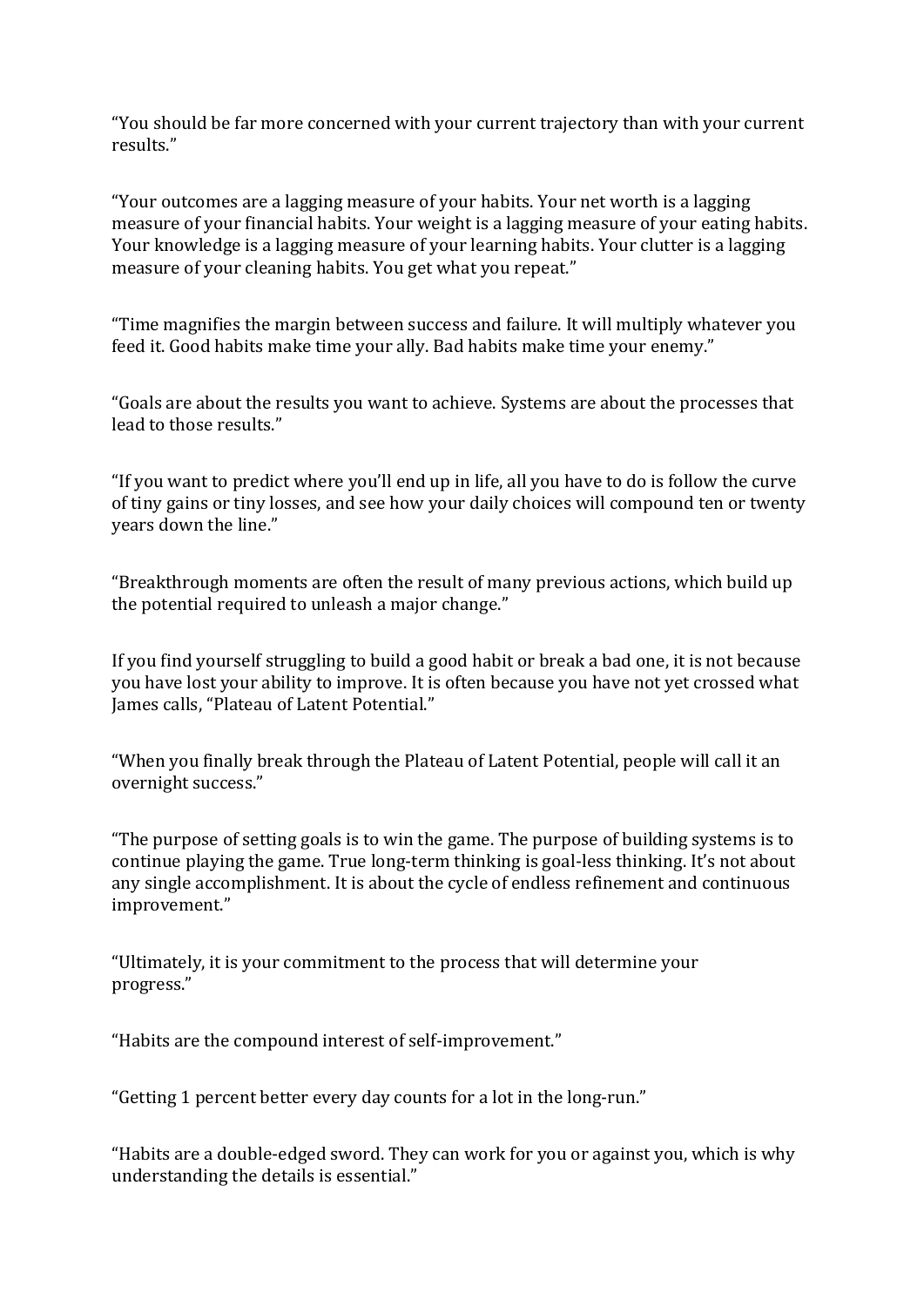"Small changes often appear to make no difference until you cross a critical threshold. The most powerful outcomes of any compounding process are delayed. You need to be patient."

"An atomic habit is a little habit that is part of a larger system. Just as atoms are the building blocks of molecules, atomic habits are the building blocks of remarkable results."

"If you want better results, then forget about setting goals. Focus on your system instead."

"You do not rise to the level of your goals. You fall to the level of your systems."

Chapter 2: How Your Habits Shape Your Identity (and Vice Versa)

"Changing our habits is challenging for two reasons: (1) we try to change the wrong thing and (2) we try to change our habits in the wrong way."

"There are three layers of behavior change: **a change in your outcomes**, **a change in your processes**, or **a change in your identity**."

"Outcomes are about what you get. Processes are about what you do. Identity is about what you believe."

"With outcome-based habits, the focus is on what you want to achieve. With identitybased habits, the focus is on who you wish to become."

"The ultimate form of intrinsic motivation is when a habit becomes part of your identity."

"It is a simple two-step process: Decide the type of person you want to be. Prove it to yourself with small wins."

"Ask yourself, "Who is the type of person that could get the outcome I want?"

"The most effective way to change your habits is to focus not on what you want to achieve, but on who you wish to become."

"Your identity emerges out of your habits. Every action is a vote for the type of person you wish to become."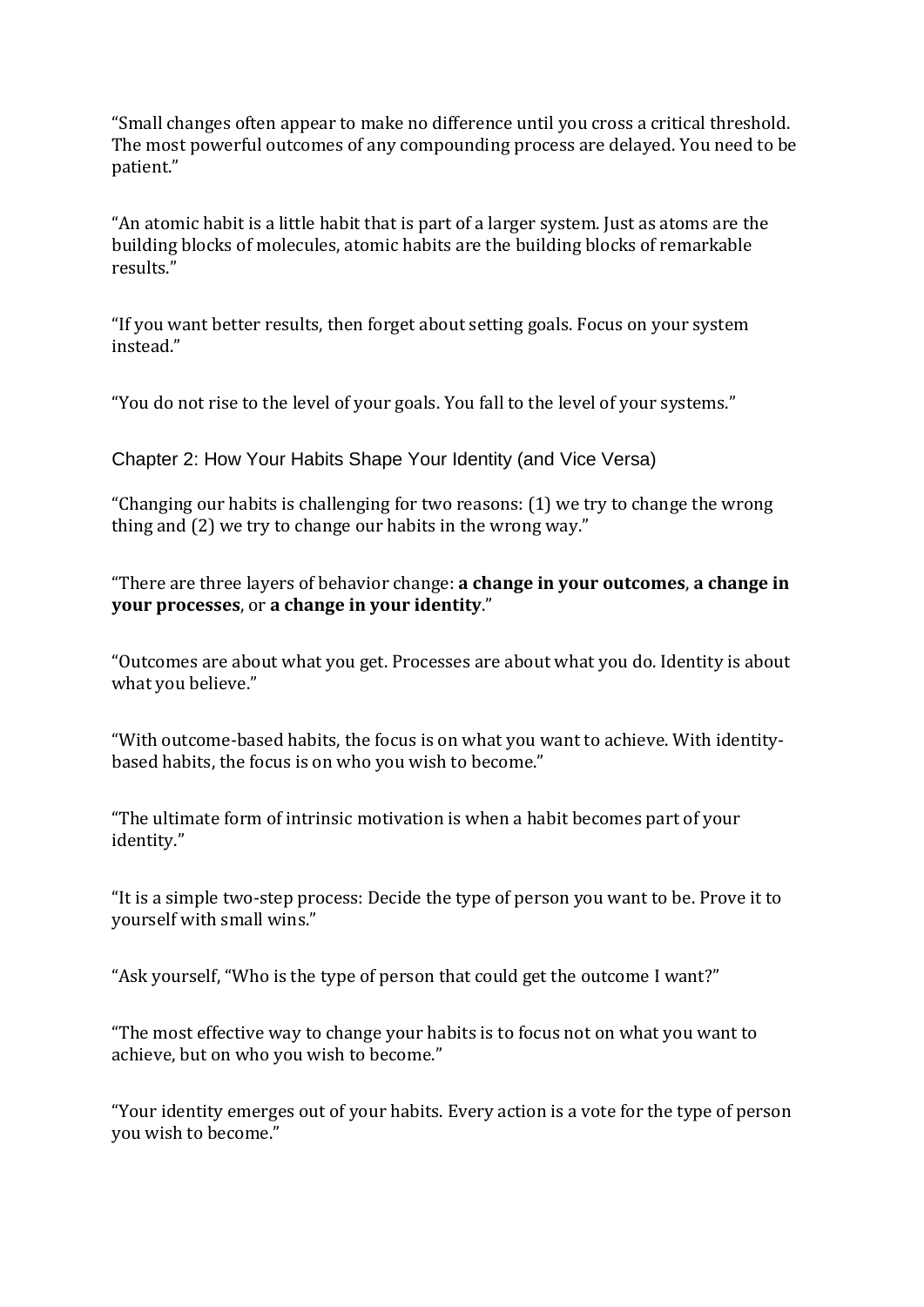"Becoming the best version of yourself requires you to continuously edit your beliefs, and to upgrade and expand your identity."

"The real reason habits matter is not because they can get you better results (although they can do that), but because they can change your beliefs about yourself."

Chapter 3: How to Build Better Habits in 4 Simple Steps

Whenever you want to change your behavior, ask yourself:

- 1) How can I make it obvious?
- 2) How can I make it attractive?
- 3) How can I make it easy?
- 4) How can I make it satisfying?

"A habit is a behavior that has been repeated enough times to become automatic."

"The ultimate purpose of habits is to solve the problems of life with as little energy and effort as possible."

"Any habit can be broken down into a feedback loop that involves four steps: **cue**, **craving**, **response**, and **reward**."

"The Four Laws of Behavior Change are a simple set of rules we can use to build better habits. They are (1) **make it obvious**, (2) **make it attractive**, (3) **make it easy**, and (4) **make it satisfying**."

Chapter 4: The Man Who Didn't Look Right

"If you're having trouble determining how to rate a particular habit, ask yourself: 'Does this behavior help me become the type of person I wish to be? Does this habit cast a vote for or against my desired identity?'"

"With enough practice, your brain will pick up on the cues that predict certain outcomes without consciously thinking about it."

"Once our habits become automatic, we stop paying attention to what we are doing."

"The process of behavior change always starts with awareness. You need to be aware of your habits before you can change them."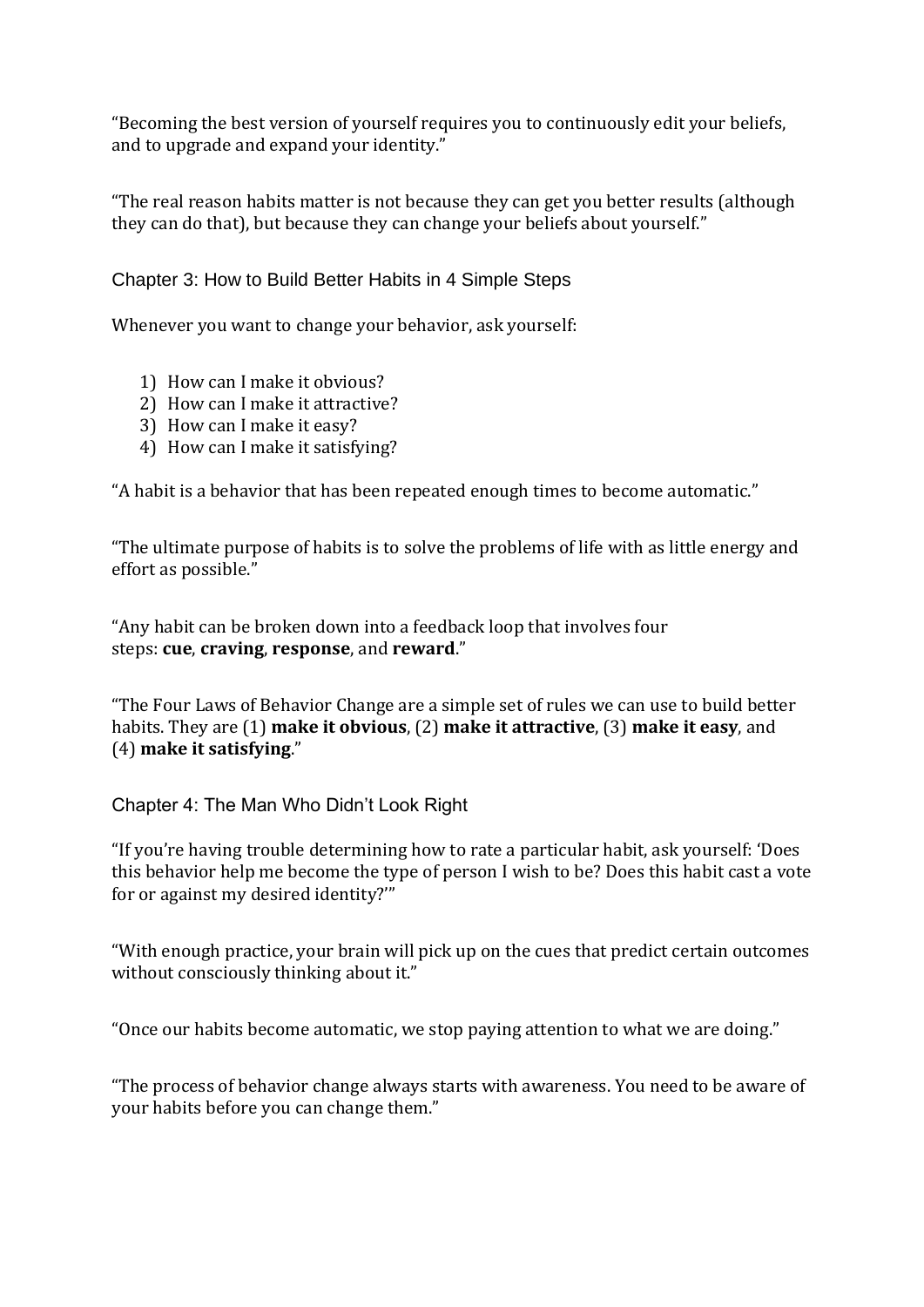"Pointing-and-Calling raises your level of awareness from a nonconscious habit to a more conscious level by verbalizing your actions."

"The Habits Scorecard is a simple exercise you can use to become more aware of your behavior."

Chapter 5: The Best Way to Start a New Habit

"The 1st Law of Behavior Change is make it obvious."

"Many people think they lack motivation when what they really lack is clarity."

"The Diderot Effect states that obtaining a new possession often creates a spiral of consumption that leads to additional purchases."

"One of the best ways to build a new habit is to identify a current habit you already do each day and then stack your new behavior on top. This is called habit stacking."

"The habit stacking formula is: 'After [CURRENT HABIT], I will [NEW HABIT].'"

"The two most common cues are time and location."

"Creating an implementation intention is a strategy you can use to pair a new habit with a specific time and location."

"The implementation intention formula is: I will [BEHAVIOR] at [TIME] in [LOCATION]."

"Habit stacking is a strategy you can use to pair a new habit with a current habit."

"The habit stacking formula is: After [CURRENT HABIT], I will [NEW HABIT]."

Chapter 6: Motivation is Overrated; Environment Often Matters More

"Environment is the invisible hand that shapes human behavior."

"Small changes in context can lead to large changes in behavior over time."

"Every habit is initiated by a cue. We are more likely to notice cues that stand out."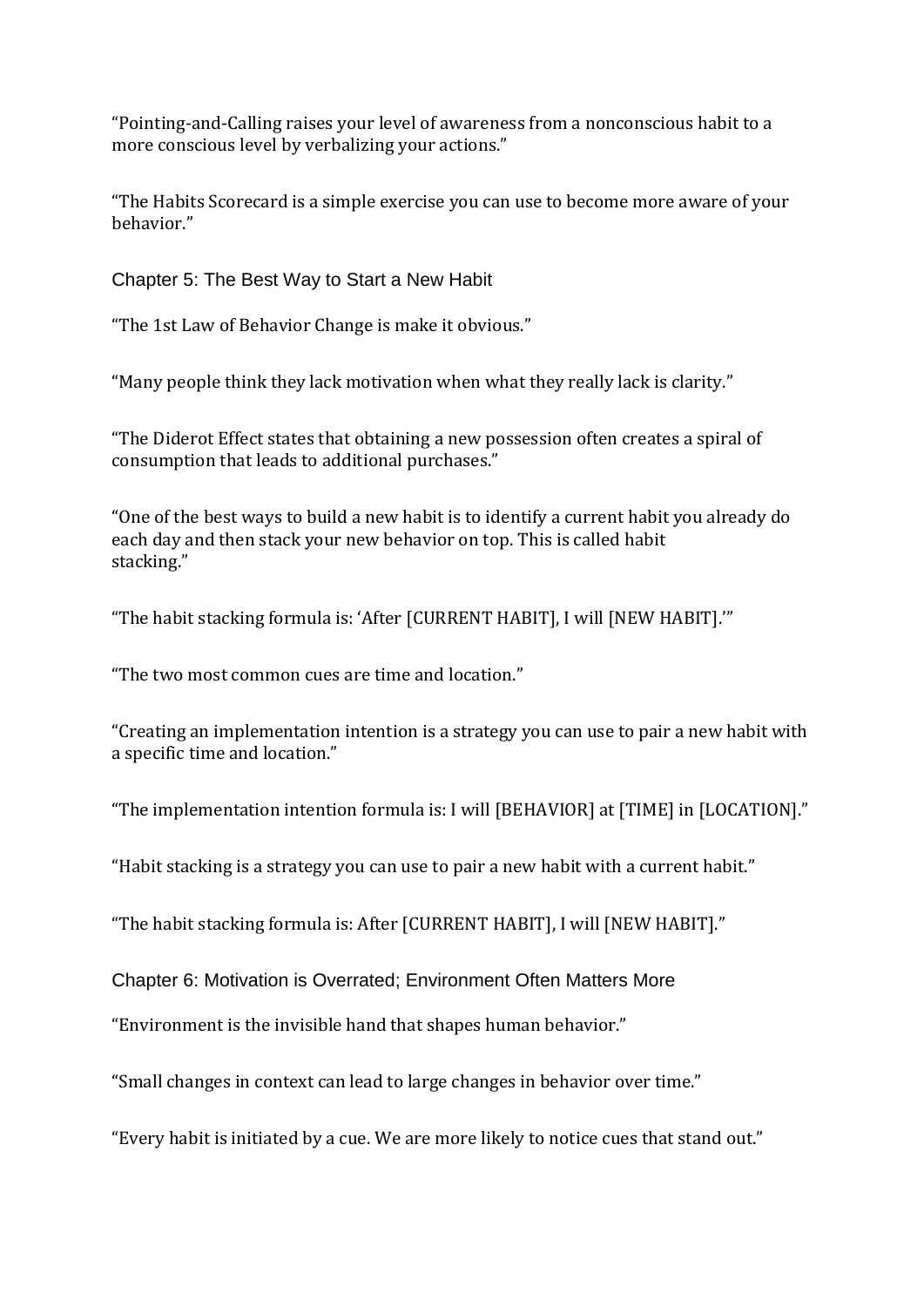"Make the cues of good habits obvious in your environment."

"Gradually, your habits become associated not with a single trigger but with the entire context surrounding the behavior. The context becomes the cue."

"It is easier to build new habits in a new environment because you are not fighting against old cues."

Chapter 7: The Secret to Self-Control

"The inversion of the 1st Law of Behavior Change is make it invisible."

"Once a habit is formed, it is unlikely to be forgotten."

"People with high self-control tend to spend less time in tempting situations. It's easier to avoid temptation than resist it."

"One of the most practical ways to eliminate a bad habit is to reduce exposure to the cue that causes it."

"Self-control is a short-term strategy, not a long-term one."

Chapter 8: How to Make a Habit Irresistible

"The 2nd Law of Behavior Change is make it attractive."

"The more attractive an opportunity is, the more likely it is to become habit-forming."

"Habits are a dopamine-driven feedback loop. When dopamine rises, so does our motivation to act."

"It is the anticipation of a reward—not the fulfillment of it—that gets us to take action. The greater the anticipation, the greater the dopamine spike."

"Temptation bundling is one way to make your habits more attractive. The strategy is to pair an action you want to do with an action you need to do."

Chapter 9: The Role of Family and Friends in Shaping Your Habits

"The culture we live in determines which behaviors are attractive to us."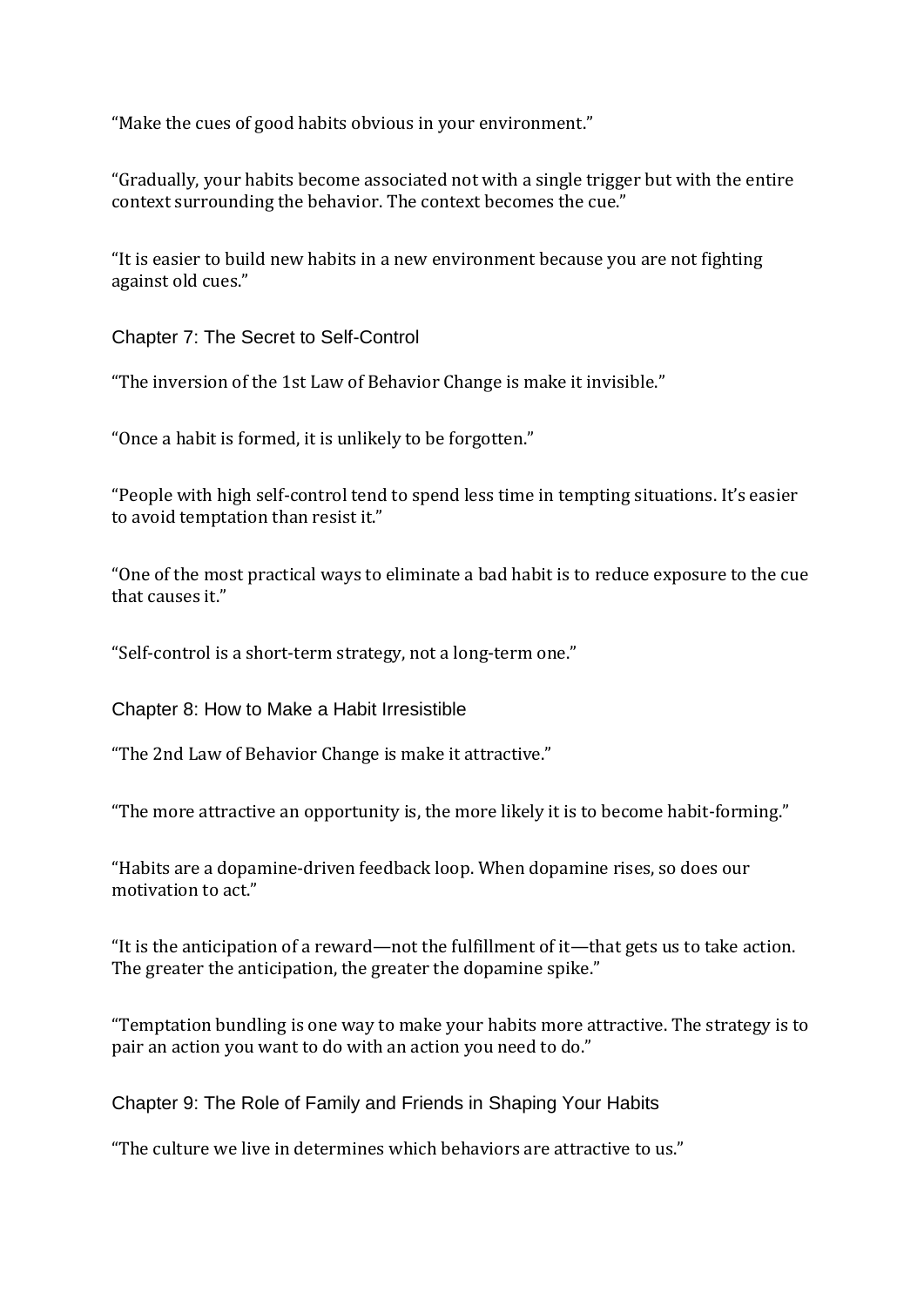"We tend to adopt habits that are praised and approved of by our culture because we have a strong desire to fit in and belong to the tribe."

"We tend to imitate the habits of three social groups: **the close (family and friends)**, **the many (the tribe)**, and **the powerful (those with status and prestige)**."

"One of the most effective things you can do to build better habits is to **join a culture where (1) your desired behavior is the normal behavior** and (2) **you already have something in common with the group.**"

"The normal behavior of the tribe often overpowers the desired behavior of the individual. Most days, we'd rather be wrong with the crowd than be right by ourselves."

"If a behavior can get us approval, respect, and praise, we find it attractive."

Chapter 10: How to Find and Fix The Cause of Your Bad Habits

"The inversion of the 2nd Law of Behavior Change is make it unattractive."

"Every behavior has a surface level craving and a deeper underlying motive."

"Your habits are modern-day solutions to ancient desires."

"The cause of your habits is actually the prediction that precedes them. The prediction leads to a feeling."

"Highlight the benefits of avoiding a bad habit to make it seem unattractive."

"Habits are attractive when we associate them with positive feelings and unattractive when we associate them with negative feelings. Create a motivation ritual by doing something you enjoy immediately before a difficult habit."

Chapter 11: Walk Slowly, But Never Backward

"The 3rd Law of Behavior Change is make it easy."

"The most effective form of learning is practice, not planning."

"Focus on taking action, not being in motion."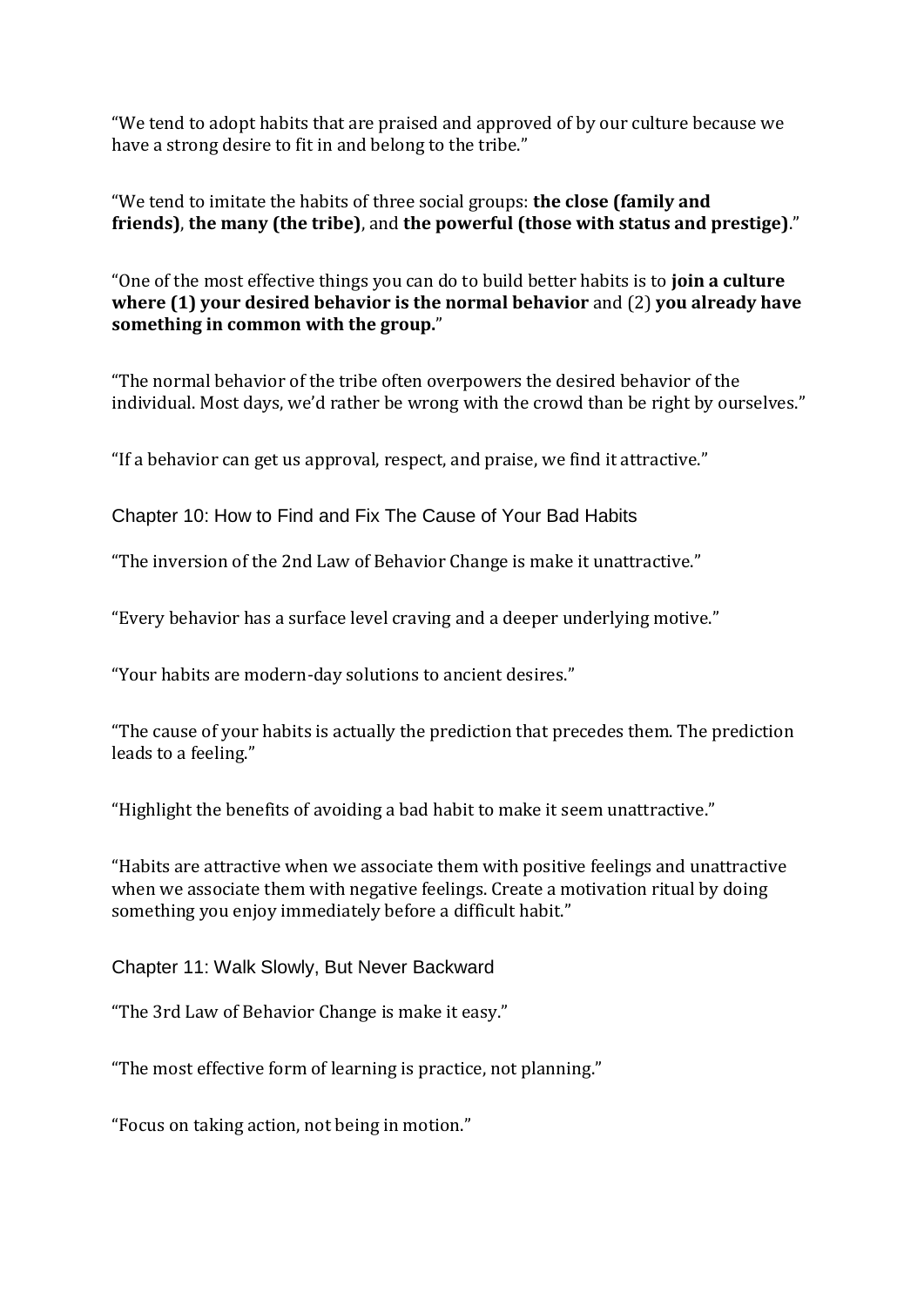"Habit formation is the process by which a behavior becomes progressively more automatic through repetition."

"The amount of time you have been performing a habit is not as important as the number of times you have performed it."

Chapter 12: The Law of Least Effort

"Human behavior follows the Law of Least Effort."

"We will naturally gravitate toward the option that requires the least amount of work."

"Create an environment where doing the right thing is as easy as possible."

"Reduce the friction associated with good behaviors. When friction is low, habits are easy."

"Increase the friction associated with bad behaviors. When friction is high, habits are difficult."

"Prime your environment to make future actions easier."

Chapter 13: How to Stop Procrastinating by Using the Two-Minute Rule

Every day, there are a handful of moments that deliver an outsized impact. James refers to these little choices as "decisive moments."

"Decisive moments set the options available to your future self."

"A habit must be established before it can be improved."

"Habits can be completed in a few seconds but continue to impact your behavior for minutes or hours afterward."

"Many habits occur at decisive moments—choices that are like a fork in the road—and either send you in the direction of a productive day or an unproductive one."

"The Two-Minute Rule states, 'When you start a new habit, it should take less than two minutes to do."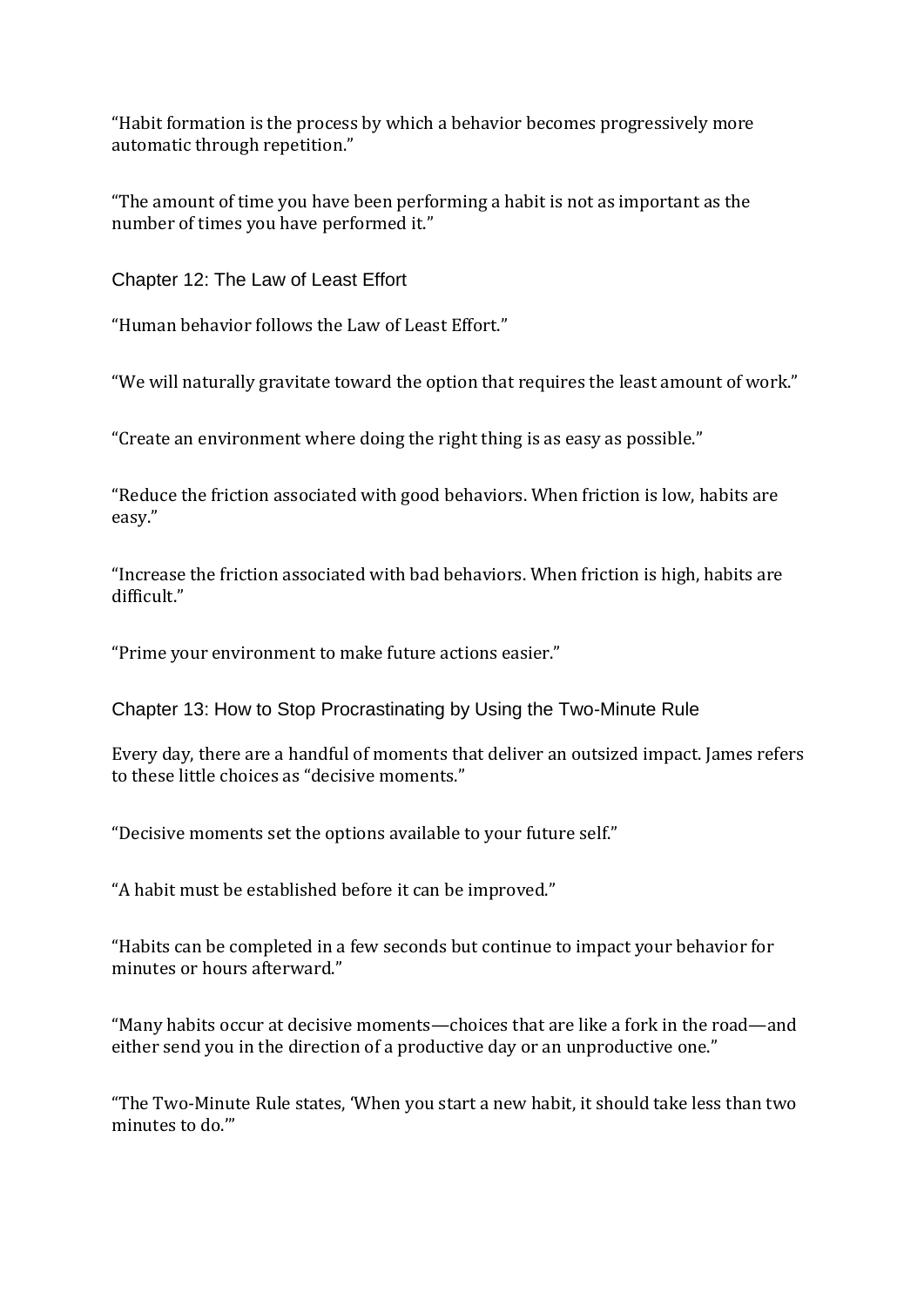"The more you ritualize the beginning of a process, the more likely it becomes that you can slip into the state of deep focus that is required to do great things."

"Standardize before you optimize. You can't improve a habit that doesn't exist."

Chapter 14: How to Make Good Habits Inevitable and Bad Habits Impossible

"The inversion of the 3rd Law of Behavior Change is make it difficult."

"A commitment device is a choice you make in the present that locks in better behavior in the future."

"The ultimate way to lock in future behavior is to automate your habits."

"Onetime choices—like buying a better mattress or enrolling in an automatic savings plan—are single actions that automate your future habits and deliver increasing returns over time."

"Using technology to automate your habits is the most reliable and effective way to guarantee the right behavior."

Chapter 15: The Cardinal Rule of Behavior Change

"The 4th Law of Behavior Change is make it satisfying."

"We are more likely to repeat a behavior when the experience is satisfying."

"The human brain evolved to prioritize immediate rewards over delayed rewards."

"The Cardinal Rule of Behavior Change: What is immediately rewarded is repeated. What is immediately punished is avoided."

"To get a habit to stick you need to feel immediately successful—even if it's in a small way."

"The first three laws of behavior change—make it obvious, make it attractive, and make it easy—increase the odds that a behavior will be performed this time. The fourth law of behavior change—make it satisfying—increases the odds that a behavior will be repeated next time."

Chapter 16: How to Stick with Good Habits Every Day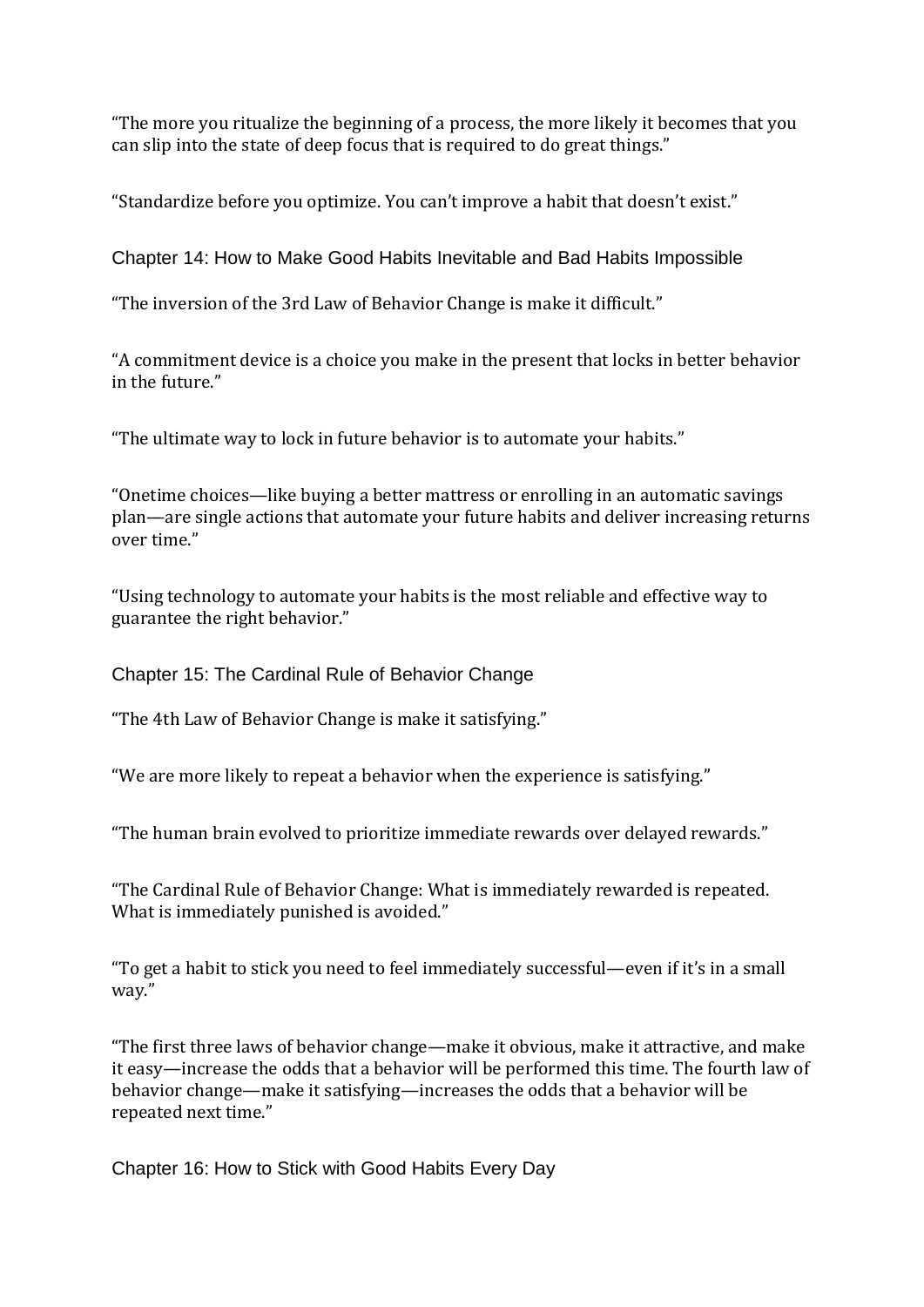"Named after the economist Charles Goodhart, Goodhart's Law states, 'When a measure becomes a target, it ceases to be a good measure.'"

"One of the most satisfying feelings is the feeling of making progress."

"A habit tracker is a simple way to measure whether you did a habit—like marking an X on a calendar."

"Habit trackers and other visual forms of measurement can make your habits satisfying by providing clear evidence of your progress."

"Don't break the chain. Try to keep your habit streak alive."

"Never miss twice. If you miss one day, try to get back on track as quickly as possible."

"Just because you can measure something doesn't mean it's the most important thing."

Chapter 17: How an Accountability Partner Changes Everything

"The inversion of the 4th Law of Behavior Change is make it unsatisfying."

"We are less likely to repeat a bad habit if it is painful or unsatisfying."

"An accountability partner can create an immediate cost to inaction. We care deeply about what others think of us, and we do not want others to have a lesser opinion of us."

"A habit contract can be used to add a social cost to any behavior. It makes the costs of violating your promises public and painful."

"Knowing that someone else is watching you can be a powerful motivator."

Chapter 18: The Truth About Talent (When Genes Matter and When They Don't)

"The secret to maximizing your odds of success is to choose the right field of competition."

"Pick the right habit and progress is easy. Pick the wrong habit and life is a struggle."

"Genes cannot be easily changed, which means they provide a powerful advantage in favorable circumstances and a serious disadvantage in unfavorable circumstances."